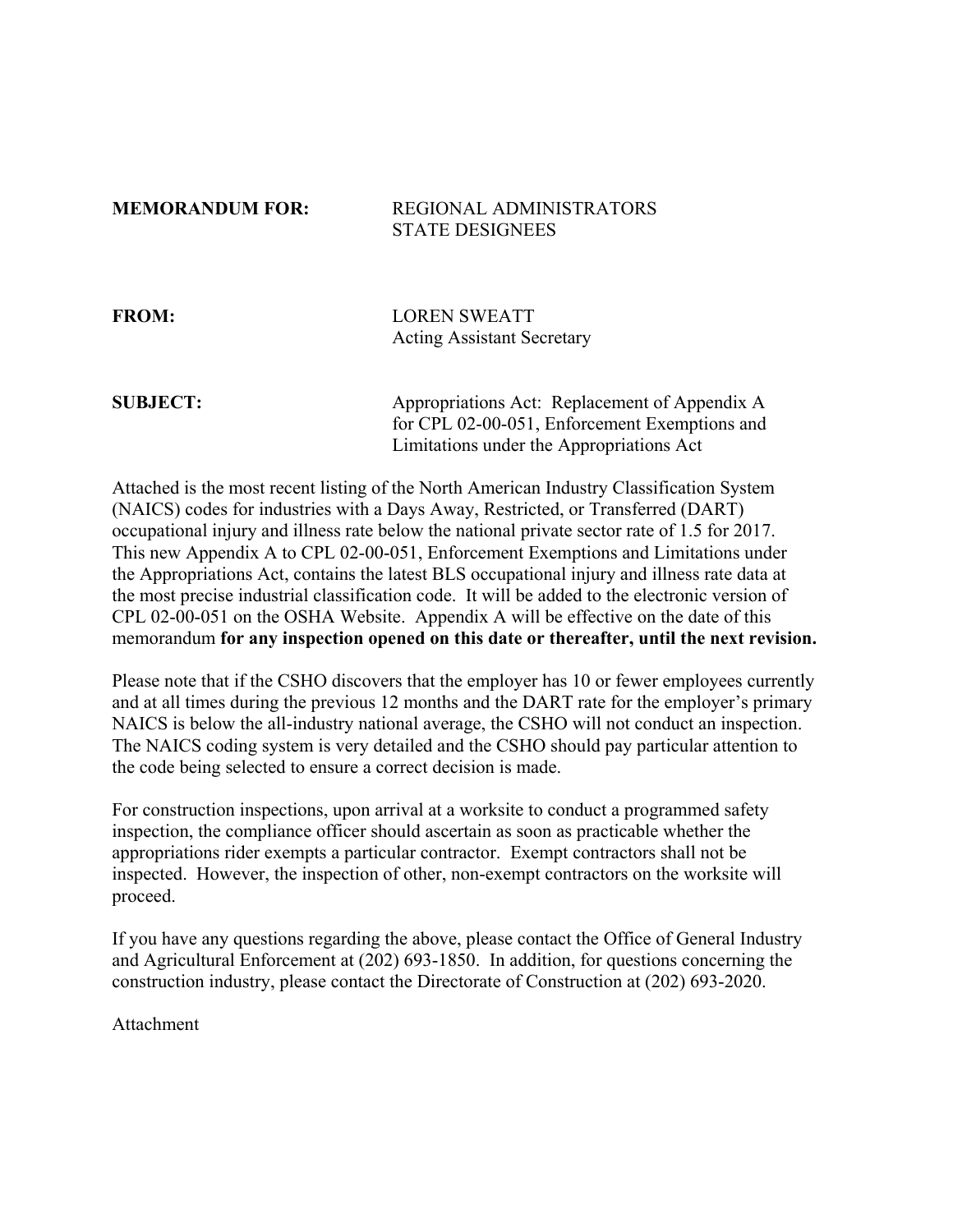## **Appendix A**

North American Industrial Classification System (NAICS) Codes for Industries with a Days Away, Restricted or Transferred (DART) Rate Less Than the National Average Rate of 1.5 for 2017.

Source: Bureau of Labor Statistic (BLS) data released November 8, 2018

| 2012<br><b>NAICS</b> | <b>2012 NAICS Title</b>                                   |
|----------------------|-----------------------------------------------------------|
| Code                 |                                                           |
|                      | Agriculture, Forestry, Fishing and Hunting                |
| 113310               | Logging                                                   |
| 115310               | <b>Support Activities for Forestry</b>                    |
|                      | <b>Mining</b>                                             |
| 211111               | Crude Petroleum and Natural Gas Extraction                |
| 211112               | Natural Gas Liquid Extraction                             |
| 213111               | Drilling Oil and Gas Wells                                |
| 213112               | Support Activities for Oil and Gas Operations             |
|                      | <b>Utilities</b>                                          |
| 221111               | <b>Hydroelectric Power Generation</b>                     |
| 221112               | <b>Fossil Fuel Electric Power Generation</b>              |
| 221113               | <b>Nuclear Electric Power Generation</b>                  |
| 221114               | <b>Solar Electric Power Generation</b>                    |
| 221115               | <b>Wind Electric Power Generation</b>                     |
| 221116               | <b>Geothermal Electric Power Generation</b>               |
| 221118               | <b>Other Electric Power Generation</b>                    |
| 221121               | Electric Bulk Power Transmission and Control              |
| 221122               | <b>Electric Power Distribution</b>                        |
| 221210               | <b>Natural Gas Distribution</b>                           |
| 221320               | <b>Sewage Treatment Facilities</b>                        |
|                      | <b>Construction</b>                                       |
| 236210               | <b>Industrial Building Construction</b>                   |
| 236220               | <b>Commercial and Institutional Building Construction</b> |
| 237120               | Oil and Gas Pipeline and Related Structures Construction  |
| 237210               | <b>Land Subdivision</b>                                   |
| 237990               | Other Heavy and Civil Engineering Construction            |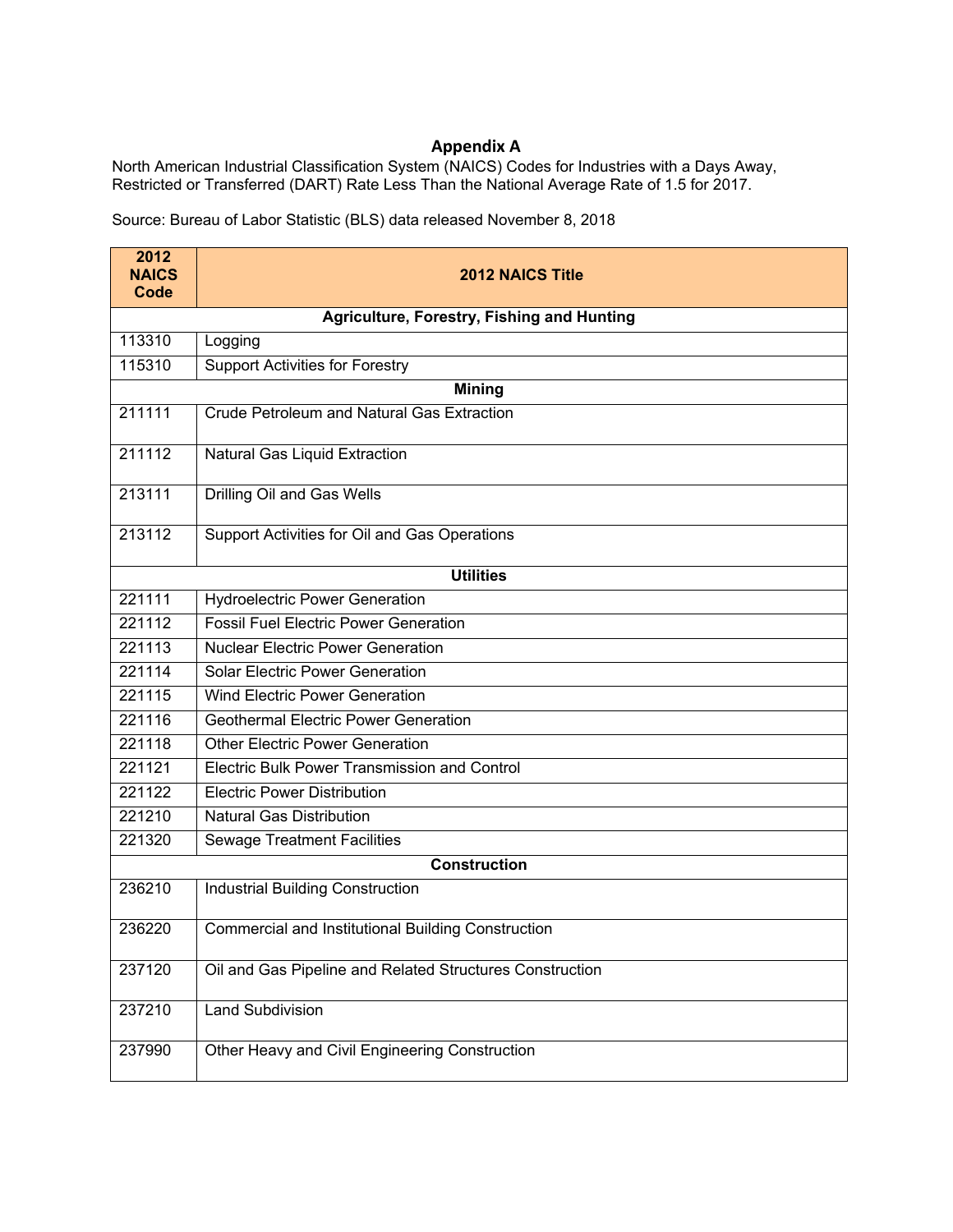| 238190 | Other Foundation, Structure, and Building Exterior Contractors      |
|--------|---------------------------------------------------------------------|
| 238210 | Electrical Contractors and Other Wiring Installation Contractors    |
|        |                                                                     |
|        | <b>Manufacturing</b>                                                |
| 311221 | Wet Corn Milling                                                    |
| 311811 | <b>Retail Bakeries</b>                                              |
| 311930 | Flavoring Syrup and Concentrate Manufacturing                       |
| 312120 | <b>Breweries</b>                                                    |
| 313110 | Fiber, Yarn, and Thread Mills                                       |
| 313210 | <b>Broadwoven Fabric Mills</b>                                      |
| 313310 | <b>Textile and Fabric Finishing Mills</b>                           |
| 314994 | Rope, Cordage, Twine, Tire Cord, and Tire Fabric Mills              |
| 314999 | All Other Miscellaneous Textile Product Mills                       |
| 315190 | <b>Other Apparel Knitting Mills</b>                                 |
| 315210 | Cut and Sew Apparel Contractors                                     |
| 315240 | Women's, Girls', and Infants' Cut and Sew Apparel Manufacturing     |
| 321114 | <b>Wood Preservation</b>                                            |
| 321219 | Reconstituted Wood Product Manufacturing                            |
| 322110 | <b>Pulp Mills</b>                                                   |
| 322121 | Paper (except Newsprint) Mills                                      |
| 322122 | <b>Newsprint Mills</b>                                              |
| 322130 | Paperboard Mills                                                    |
| 322291 | Sanitary Paper Product Manufacturing                                |
| 323111 | <b>Commercial Printing (except Screen and Books)</b>                |
| 323113 | <b>Commercial Screen Printing</b>                                   |
| 324110 | <b>Petroleum Refineries</b>                                         |
| 324122 | Asphalt Shingle and Coating Materials Manufacturing                 |
| 325110 | <b>Petrochemical Manufacturing</b>                                  |
| 325120 | Industrial Gas Manufacturing                                        |
| 325130 | Synthetic Dye and Pigment Manufacturing                             |
| 325180 | Other Basic Inorganic Chemical Manufacturing                        |
| 325194 | Cyclic Crude, Intermediate, and Gum and Wood Chemical Manufacturing |
| 325199 | All Other Basic Organic Chemical Manufacturing                      |
| 325211 | <b>Plastics Material and Resin Manufacturing</b>                    |
| 325220 | Artificial and Synthetic Fibers and Filaments Manufacturing         |
| 325311 | Nitrogenous Fertilizer Manufacturing                                |
| 325312 | Phosphatic Fertilizer Manufacturing                                 |
| 325411 | Medicinal and Botanical Manufacturing                               |
| 325412 | <b>Pharmaceutical Preparation Manufacturing</b>                     |
| 325413 | In-Vitro Diagnostic Substance Manufacturing                         |
| 325414 | Biological Product (except Diagnostic) Manufacturing                |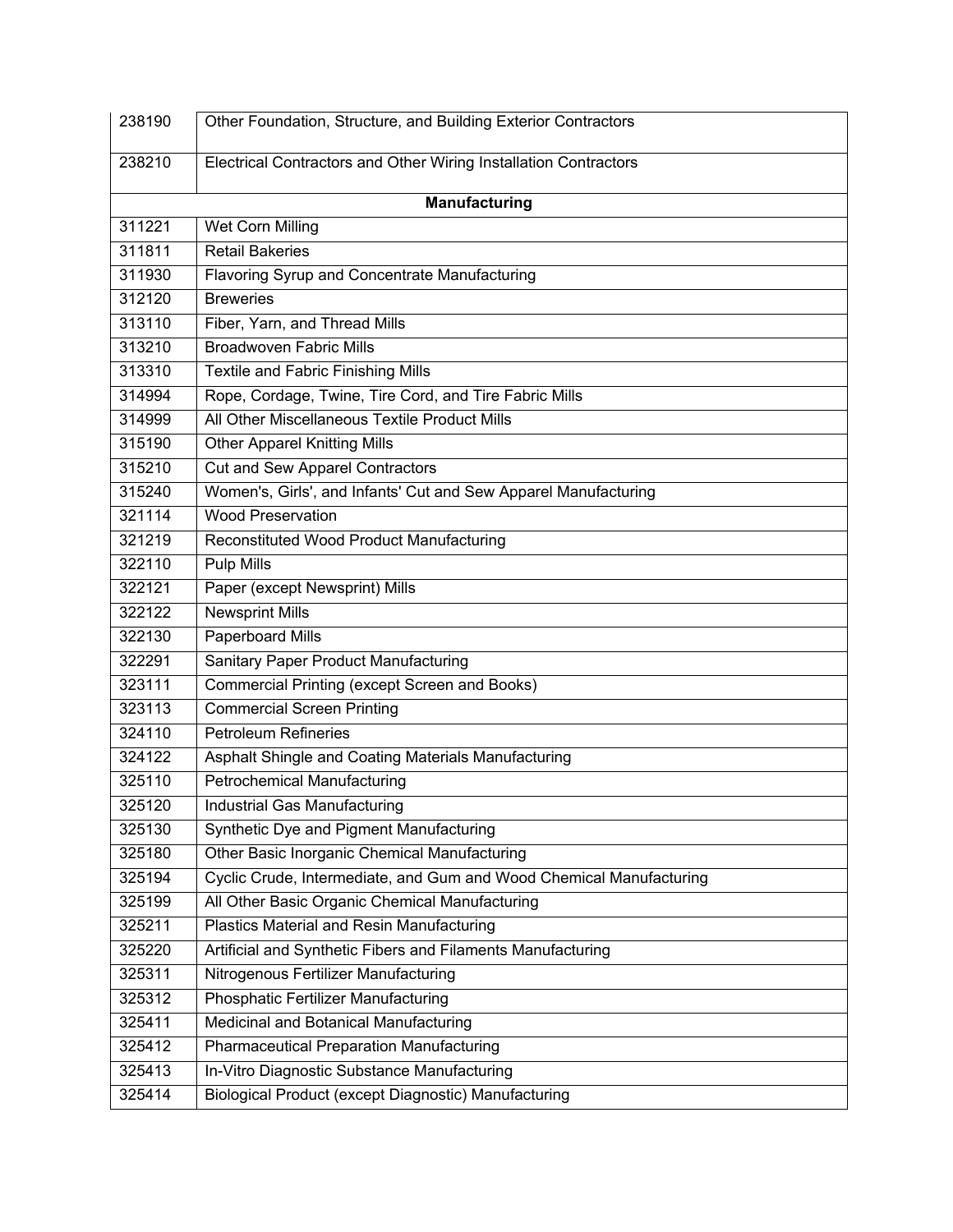| 325611 | Soap and Other Detergent Manufacturing                                                   |
|--------|------------------------------------------------------------------------------------------|
| 325612 | Polish and Other Sanitation Good Manufacturing                                           |
| 325613 | Surface Active Agent Manufacturing                                                       |
| 325920 | <b>Explosives Manufacturing</b>                                                          |
| 325992 | Photographic Film, Paper, Plate, and Chemical Manufacturing                              |
| 327992 | Ground or Treated Mineral and Earth Manufacturing                                        |
| 331110 | Iron and Steel Mills and Ferroalloy Manufacturing                                        |
| 331315 | Aluminum Sheet, Plate, and Foil Manufacturing                                            |
| 331410 | Nonferrous Metal (except Aluminum) Smelting and Refining                                 |
| 332911 | <b>Industrial Valve Manufacturing</b>                                                    |
| 332912 | Fluid Power Valve and Hose Fitting Manufacturing                                         |
| 332991 | Ball and Roller Bearing Manufacturing                                                    |
| 332992 | <b>Small Arms Ammunition Manufacturing</b>                                               |
| 332993 | Ammunition (except Small Arms) Manufacturing                                             |
| 333131 | Mining Machinery and Equipment Manufacturing                                             |
| 333132 | Oil and Gas Field Machinery and Equipment Manufacturing                                  |
| 333242 | Semiconductor Machinery Manufacturing                                                    |
| 333244 | Printing Machinery and Equipment Manufacturing                                           |
| 333249 | Other Industrial Machinery Manufacturing                                                 |
| 333314 | <b>Optical Instrument and Lens Manufacturing</b>                                         |
| 333316 | Photographic and Photocopying Equipment Manufacturing                                    |
| 333511 | Industrial Mold Manufacturing                                                            |
| 333515 | Cutting Tool and Machine Tool Accessory Manufacturing                                    |
| 333611 | Turbine and Turbine Generator Set Units Manufacturing                                    |
| 333618 | Other Engine Equipment Manufacturing                                                     |
| 333911 | Pump and Pumping Equipment Manufacturing                                                 |
| 333912 | Air and Gas Compressor Manufacturing                                                     |
| 333913 | Measuring and Dispensing Pump Manufacturing                                              |
| 333991 | Power-Driven Handtool Manufacturing                                                      |
| 333992 | Welding and Soldering Equipment Manufacturing                                            |
| 333993 | Packaging Machinery Manufacturing                                                        |
| 333996 | Fluid Power Pump and Motor Manufacturing                                                 |
| 333999 | All Other Miscellaneous General Purpose Machinery Manufacturing                          |
| 334111 | <b>Electronic Computer Manufacturing</b>                                                 |
| 334112 | <b>Computer Storage Device Manufacturing</b>                                             |
| 334118 | Computer Terminal and Other Computer Peripheral Equipment Manufacturing                  |
| 334210 | Telephone Apparatus Manufacturing                                                        |
| 334220 | Radio and Television Broadcasting and Wireless Communications Equipment<br>Manufacturing |
| 334290 | Other Communications Equipment Manufacturing                                             |
| 334310 | Audio and Video Equipment Manufacturing                                                  |
| 334412 | <b>Bare Printed Circuit Board Manufacturing</b>                                          |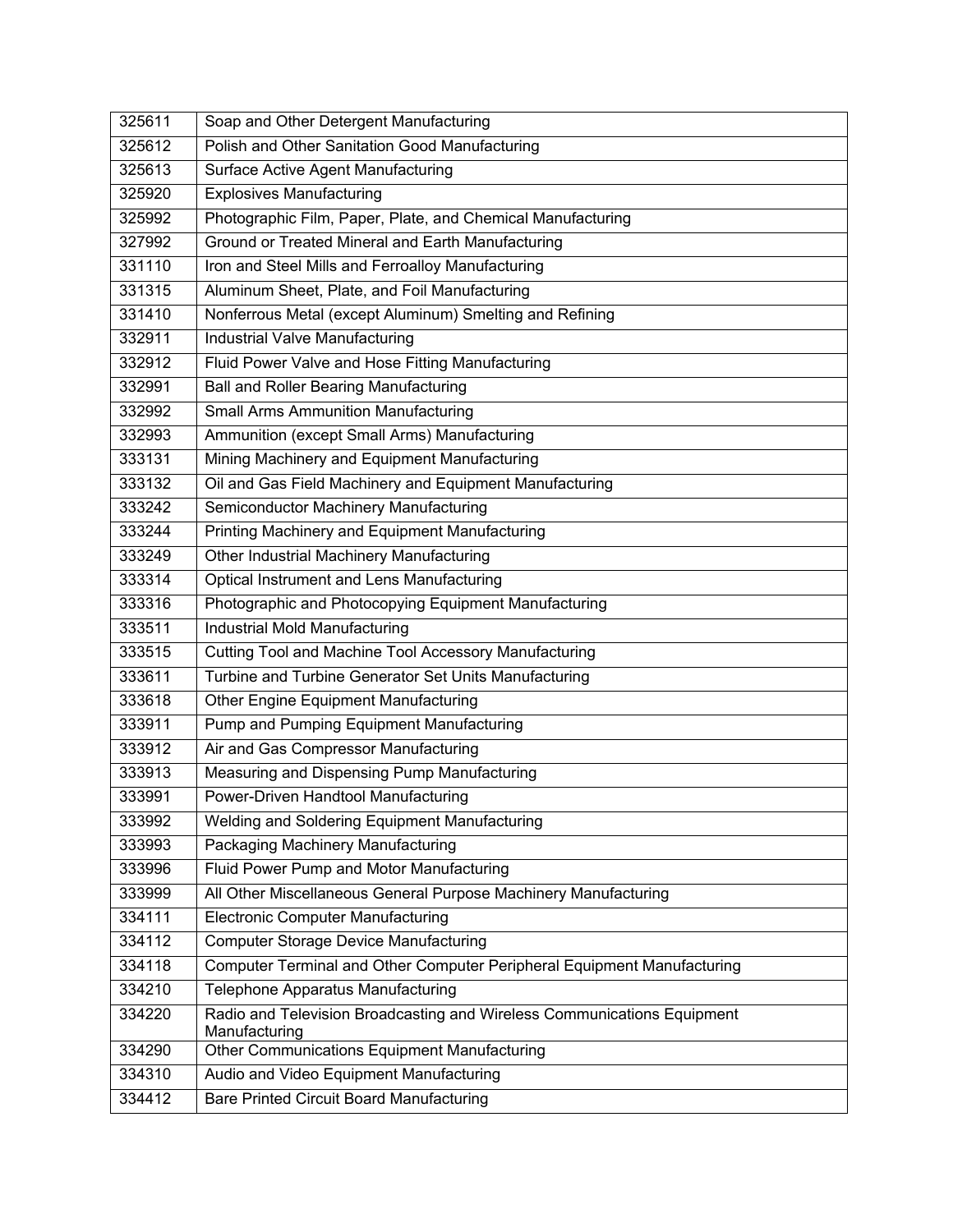| 334413 | Semiconductor and Related Device Manufacturing                                                                                   |
|--------|----------------------------------------------------------------------------------------------------------------------------------|
| 334416 | Capacitor, Resistor, Coil, Transformer, and Other Inductor Manufacturing                                                         |
| 334417 | <b>Electronic Connector Manufacturing</b>                                                                                        |
| 334418 | Printed Circuit Assembly (Electronic Assembly) Manufacturing                                                                     |
| 334419 | Other Electronic Component Manufacturing                                                                                         |
| 334510 | Electromedical and Electrotherapeutic Apparatus Manufacturing                                                                    |
| 334511 | Search, Detection, Navigation, Guidance, Aeronautical, and Nautical System and<br>Instrument Manufacturing                       |
| 334512 | Automatic Environmental Control Manufacturing for Residential, Commercial, and Appliance<br>Use                                  |
| 334513 | Instruments and Related Products Manufacturing for Measuring, Displaying, and Controlling<br><b>Industrial Process Variables</b> |
| 334514 | <b>Totalizing Fluid Meter and Counting Device Manufacturing</b>                                                                  |
| 334515 | Instrument Manufacturing for Measuring and Testing Electricity and Electrical Signals                                            |
| 334516 | Analytical Laboratory Instrument Manufacturing                                                                                   |
| 334517 | <b>Irradiation Apparatus Manufacturing</b>                                                                                       |
| 334519 | Other Measuring and Controlling Device Manufacturing                                                                             |
| 334613 | Blank Magnetic and Optical Recording Media Manufacturing                                                                         |
| 334614 | Software and Other Prerecorded Compact Disc, Tape, and Record Reproducing                                                        |
| 335110 | Electric Lamp Bulb and Part Manufacturing                                                                                        |
| 335122 | Commercial, Industrial, and Institutional Electric Lighting Fixture Manufacturing                                                |
| 335221 | Household Cooking Appliance Manufacturing                                                                                        |
| 335312 | Motor and Generator Manufacturing                                                                                                |
| 335313 | Switchgear and Switchboard Apparatus Manufacturing                                                                               |
| 335314 | Relay and Industrial Control Manufacturing                                                                                       |
| 335921 | <b>Fiber Optic Cable Manufacturing</b>                                                                                           |
| 335931 | <b>Current-Carrying Wiring Device Manufacturing</b>                                                                              |
| 335999 | All Other Miscellaneous Electrical Equipment and Component Manufacturing                                                         |
| 336412 | Aircraft Engine and Engine Parts Manufacturing                                                                                   |
| 336413 | Other Aircraft Parts and Auxiliary Equipment Manufacturing                                                                       |
| 336414 | Guided Missile and Space Vehicle Manufacturing                                                                                   |
| 336415 | Guided Missile and Space Vehicle Propulsion Unit and Propulsion Unit Parts Manufacturing                                         |
| 336419 | Other Guided Missile and Space Vehicle Parts and Auxiliary Equipment Manufacturing                                               |
| 336991 | Motorcycle, Bicycle, and Parts Manufacturing                                                                                     |
| 336992 | Military Armored Vehicle, Tank, and Tank Component Manufacturing                                                                 |
| 336999 | All Other Transportation Equipment Manufacturing                                                                                 |
| 339112 | Surgical and Medical Instrument Manufacturing                                                                                    |
| 339113 | Surgical Appliance and Supplies Manufacturing                                                                                    |
| 339114 | Dental Equipment and Supplies Manufacturing                                                                                      |
| 339116 | <b>Dental Laboratories</b>                                                                                                       |
| 339910 | Jewelry and Silverware Manufacturing                                                                                             |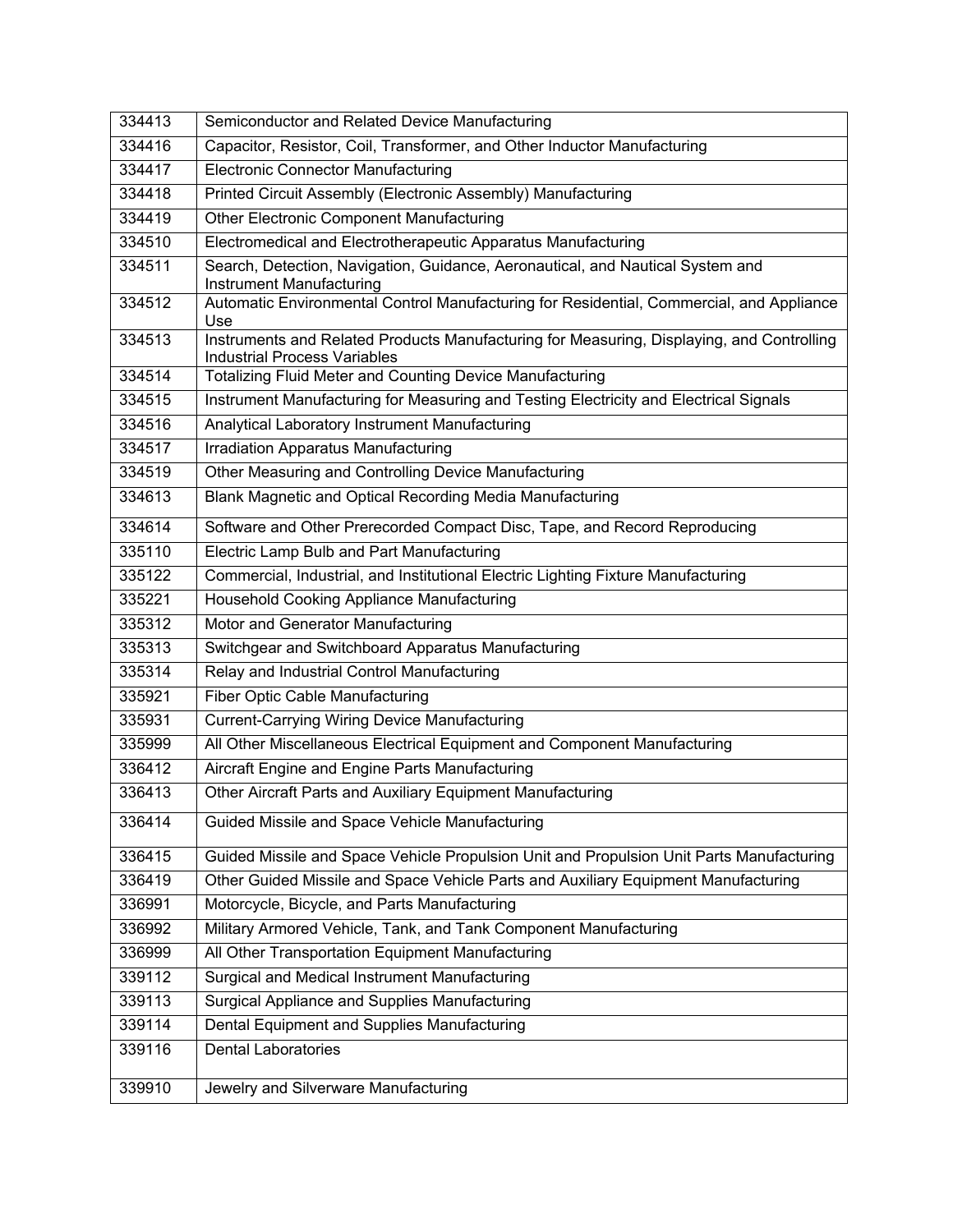| 339920 | Sporting and Athletic Goods Manufacturing                                                          |
|--------|----------------------------------------------------------------------------------------------------|
| 339993 | Fastener, Button, Needle, and Pin Manufacturing                                                    |
|        | <b>Wholesale Trade</b>                                                                             |
| 423410 | Photographic Equipment and Supplies Merchant Wholesalers                                           |
| 423420 | <b>Office Equipment Merchant Wholesalers</b>                                                       |
| 423430 | Computer and Computer Peripheral Equipment and Software Merchant Wholesalers                       |
| 423440 | Other Commercial Equipment Merchant Wholesalers                                                    |
| 423450 | Medical, Dental, and Hospital Equipment and Supplies Merchant Wholesalers                          |
| 423460 | Ophthalmic Goods Merchant Wholesalers                                                              |
| 423490 | Other Professional Equipment and Supplies Merchant Wholesalers                                     |
| 423610 | Electrical Apparatus and Equipment, Wiring Supplies, and Related Equipment Merchant<br>Wholesalers |
| 423620 | Household Appliances, Electric Housewares, and Consumer Electronics Merchant<br>Wholesalers        |
| 423690 | Other Electronic Parts and Equipment Merchant Wholesalers                                          |
| 423810 | Construction and Mining (except Oil Well) Machinery and Equipment Merchant Wholesalers             |
| 423820 | Farm and Garden Machinery and Equipment Merchant Wholesalers                                       |
| 423830 | Industrial Machinery and Equipment Merchant Wholesalers                                            |
| 423840 | <b>Industrial Supplies Merchant Wholesalers</b>                                                    |
| 423850 | Service Establishment Equipment and Supplies Merchant Wholesalers                                  |
| 423860 | Transportation Equipment and Supplies (except Motor Vehicle) Merchant Wholesalers                  |
| 423910 | Sporting and Recreational Goods and Supplies Merchant Wholesalers                                  |
| 423940 | Jewelry, Watch, Precious Stone, and Precious Metal Merchant Wholesalers                            |
| 423990 | Other Miscellaneous Durable Goods Merchant Wholesalers                                             |
| 424110 | Printing and Writing Paper Merchant Wholesalers                                                    |
| 424120 | Stationery and Office Supplies Merchant Wholesalers                                                |
| 424130 | Industrial and Personal Service Paper Merchant Wholesalers                                         |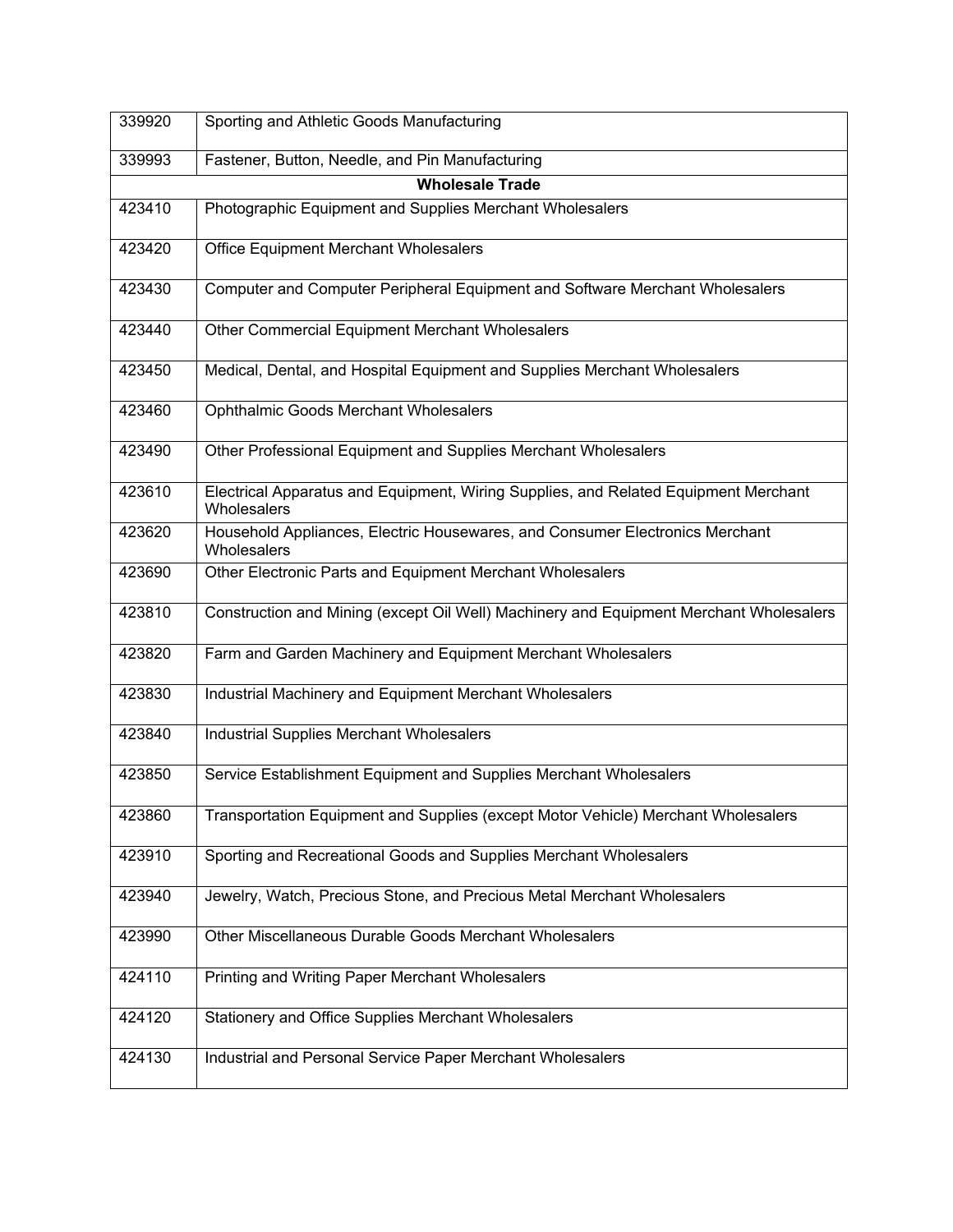| 424210 | Drugs and Druggists' Sundries Merchant Wholesalers                              |
|--------|---------------------------------------------------------------------------------|
| 424310 | Piece Goods, Notions, and Other Dry Goods Merchant Wholesalers                  |
|        |                                                                                 |
| 424320 | Men's and Boys' Clothing and Furnishings Merchant Wholesalers                   |
| 424330 | Women's, Children's, and Infants' Clothing and Accessories Merchant Wholesalers |
| 424340 | <b>Footwear Merchant Wholesalers</b>                                            |
| 424610 | Plastics Materials and Basic Forms and Shapes Merchant Wholesalers              |
| 424690 | Other Chemical and Allied Products Merchant Wholesalers                         |
|        | <b>Retail Trade</b>                                                             |
| 441110 | New Car Dealers                                                                 |
| 441120 | <b>Used Car Dealers</b>                                                         |
| 441222 | <b>Boat Dealers</b>                                                             |
| 441228 | Motorcycle, ATV, and All Other Motor Vehicle Dealers                            |
| 443141 | <b>Household Appliance Stores</b>                                               |
| 443142 | <b>Electronics Stores</b>                                                       |
| 444120 | Paint and Wallpaper Stores                                                      |
| 444210 | <b>Outdoor Power Equipment Stores</b>                                           |
| 445120 | <b>Convenience Stores</b>                                                       |
| 445220 | <b>Fish and Seafood Markets</b>                                                 |
| 445310 | Beer, Wine, and Liquor Stores                                                   |
| 446110 | Pharmacies and Drug Stores                                                      |
| 446120 | Cosmetics, Beauty Supplies, and Perfume Stores                                  |
| 446130 | <b>Optical Goods Stores</b>                                                     |
| 446191 | Food (Health) Supplement Stores                                                 |
| 446199 | All Other Health and Personal Care Stores                                       |
| 447110 | <b>Gasoline Stations with Convenience Stores</b>                                |
| 447190 | <b>Other Gasoline Stations</b>                                                  |
| 448110 | <b>Men's Clothing Stores</b>                                                    |
| 448120 | Women's Clothing Stores                                                         |
| 448130 | Children's and Infants' Clothing Stores                                         |
| 448150 | <b>Clothing Accessories Stores</b>                                              |
| 448190 | <b>Other Clothing Stores</b>                                                    |
| 448210 | <b>Shoe Stores</b>                                                              |
| 448310 | Jewelry Stores                                                                  |
| 448320 | Luggage and Leather Goods Stores                                                |
| 451110 | <b>Sporting Goods Stores</b>                                                    |
| 451140 | Musical Instrument and Supplies Stores                                          |
| 451211 | <b>Book Stores</b>                                                              |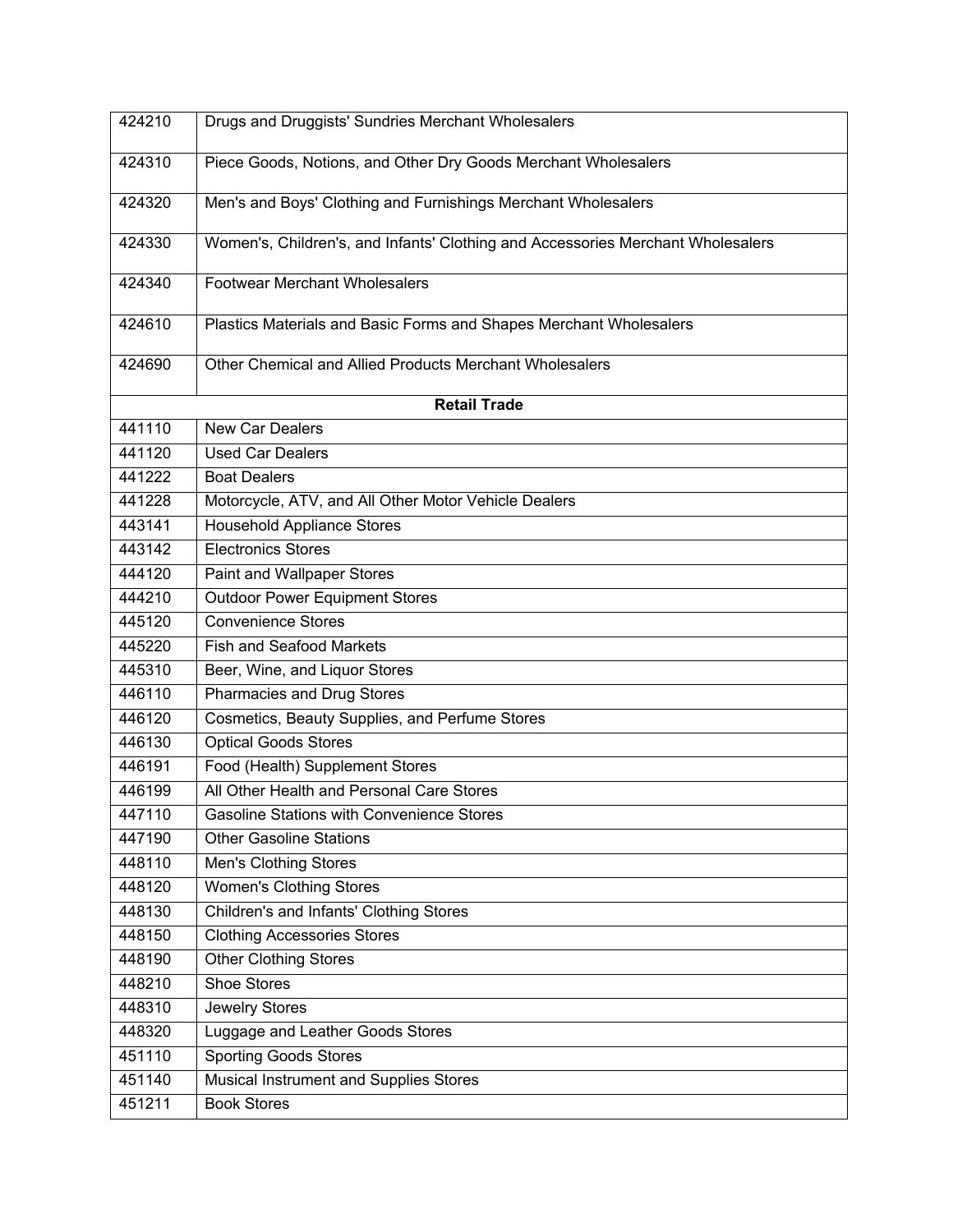| 451212             | News Dealers and Newsstands                                     |
|--------------------|-----------------------------------------------------------------|
| 453210             | Office Supplies and Stationery Stores                           |
| 453220             | Gift, Novelty, and Souvenir Stores                              |
| 453991             | <b>Tobacco Stores</b>                                           |
| 453998             | All Other Miscellaneous Store Retailers (except Tobacco Stores) |
| 454111             | <b>Electronic Shopping</b>                                      |
| 454112             | <b>Electronic Auctions</b>                                      |
| 454113             | <b>Mail-Order Houses</b>                                        |
|                    | <b>Transportation and Warehousing</b>                           |
| 481211             | Nonscheduled Chartered Passenger Air Transportation             |
| 481212             | Nonscheduled Chartered Freight Air Transportation               |
| 481219             | Other Nonscheduled Air Transportation                           |
| 483112             | Deep Sea Passenger Transportation                               |
| 483113             | Coastal and Great Lakes Freight Transportation                  |
| 483211             | Inland Water Freight Transportation                             |
| 483212             | <b>Inland Water Passenger Transportation</b>                    |
| 486210             | <b>Pipeline Transportation of Natural Gas</b>                   |
| 487210             | Scenic and Sightseeing Transportation, Water                    |
| 487990             | Scenic and Sightseeing Transportation, Other                    |
| 488330             | Navigational Services to Shipping                               |
| 488510             | <b>Freight Transportation Arrangement</b>                       |
| 488991             | Packing and Crating                                             |
| 488999             | All Other Support Activities for Transportation                 |
| 493130             | Farm Product Warehousing and Storage                            |
| <b>Information</b> |                                                                 |
| 511110             | Newspaper Publishers                                            |
| 511120             | <b>Periodical Publishers</b>                                    |
| 511130             | <b>Book Publishers</b>                                          |
| 511140             | Directory and Mailing List Publishers                           |
| 511191             | <b>Greeting Card Publishers</b>                                 |
| 511199             | <b>All Other Publishers</b>                                     |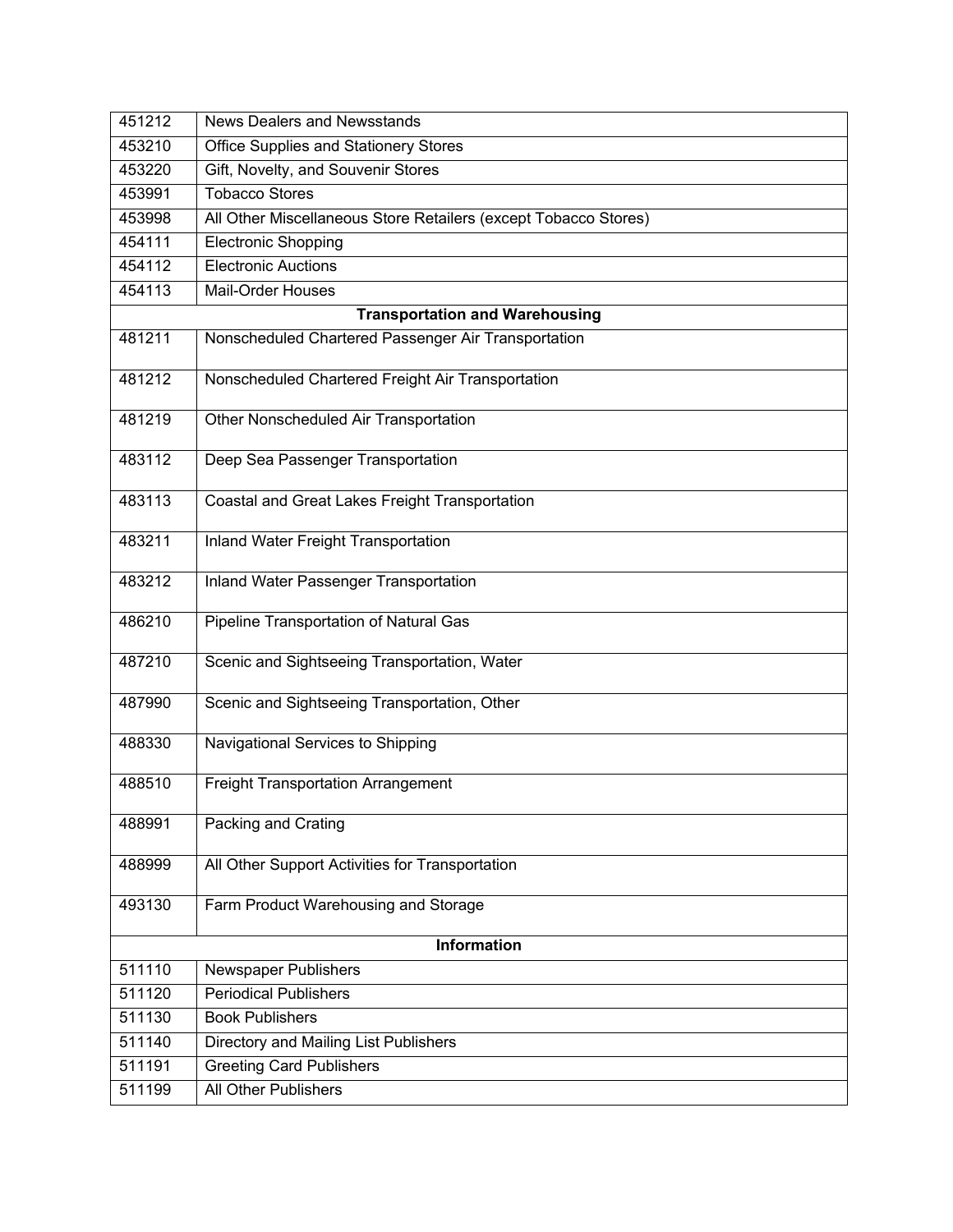| 511210 | Software Publishers                                                      |
|--------|--------------------------------------------------------------------------|
| 512110 | Motion Picture and Video Production                                      |
| 512120 | Motion Picture and Video Distribution                                    |
| 512131 | Motion Picture Theaters (except Drive-Ins)                               |
| 512132 | <b>Drive-In Motion Picture Theaters</b>                                  |
| 512191 | Teleproduction and Other Postproduction Services                         |
| 512199 | Other Motion Picture and Video Industries                                |
| 512240 | <b>Sound Recording Studios</b>                                           |
| 512290 | <b>Other Sound Recording Industries</b>                                  |
| 515111 | <b>Radio Networks</b>                                                    |
| 515112 | <b>Radio Stations</b>                                                    |
| 515120 | <b>Television Broadcasting</b>                                           |
| 517210 | Wireless Telecommunications Carriers (except Satellite)                  |
| 517911 | <b>Telecommunications Resellers</b>                                      |
| 517919 | All Other Telecommunications                                             |
| 519110 | <b>News Syndicates</b>                                                   |
| 519130 | Internet Publishing and Broadcasting and Web Search Portals              |
|        | <b>Finance and Insurance</b>                                             |
| 522110 | <b>Commercial Banking</b>                                                |
| 522120 | <b>Savings Institutions</b>                                              |
| 522130 | <b>Credit Unions</b>                                                     |
| 522190 | Other Depository Credit Intermediation                                   |
| 522210 | <b>Credit Card Issuing</b>                                               |
| 522220 | <b>Sales Financing</b>                                                   |
| 522291 | <b>Consumer Lending</b>                                                  |
| 522292 | <b>Real Estate Credit</b>                                                |
| 522293 | International Trade Financing                                            |
| 522294 | <b>Secondary Market Financing</b>                                        |
| 522298 | All Other Nondepository Credit Intermediation                            |
| 522310 | Mortgage and Nonmortgage Loan Brokers                                    |
| 522320 | Financial Transactions Processing, Reserve, and Clearinghouse Activities |
| 522390 | Other Activities Related to Credit Intermediation                        |
| 523110 | Investment Banking and Securities Dealing                                |
| 523120 | Securities Brokerage                                                     |
| 523130 | <b>Commodity Contracts Dealing</b>                                       |
| 523910 | Miscellaneous Intermediation                                             |
| 523920 | Portfolio Management                                                     |
| 523930 | <b>Investment Advice</b>                                                 |
| 523991 | Trust, Fiduciary, and Custody Activities                                 |
| 523999 | Miscellaneous Financial Investment Activities                            |
| 524113 | <b>Direct Life Insurance Carriers</b>                                    |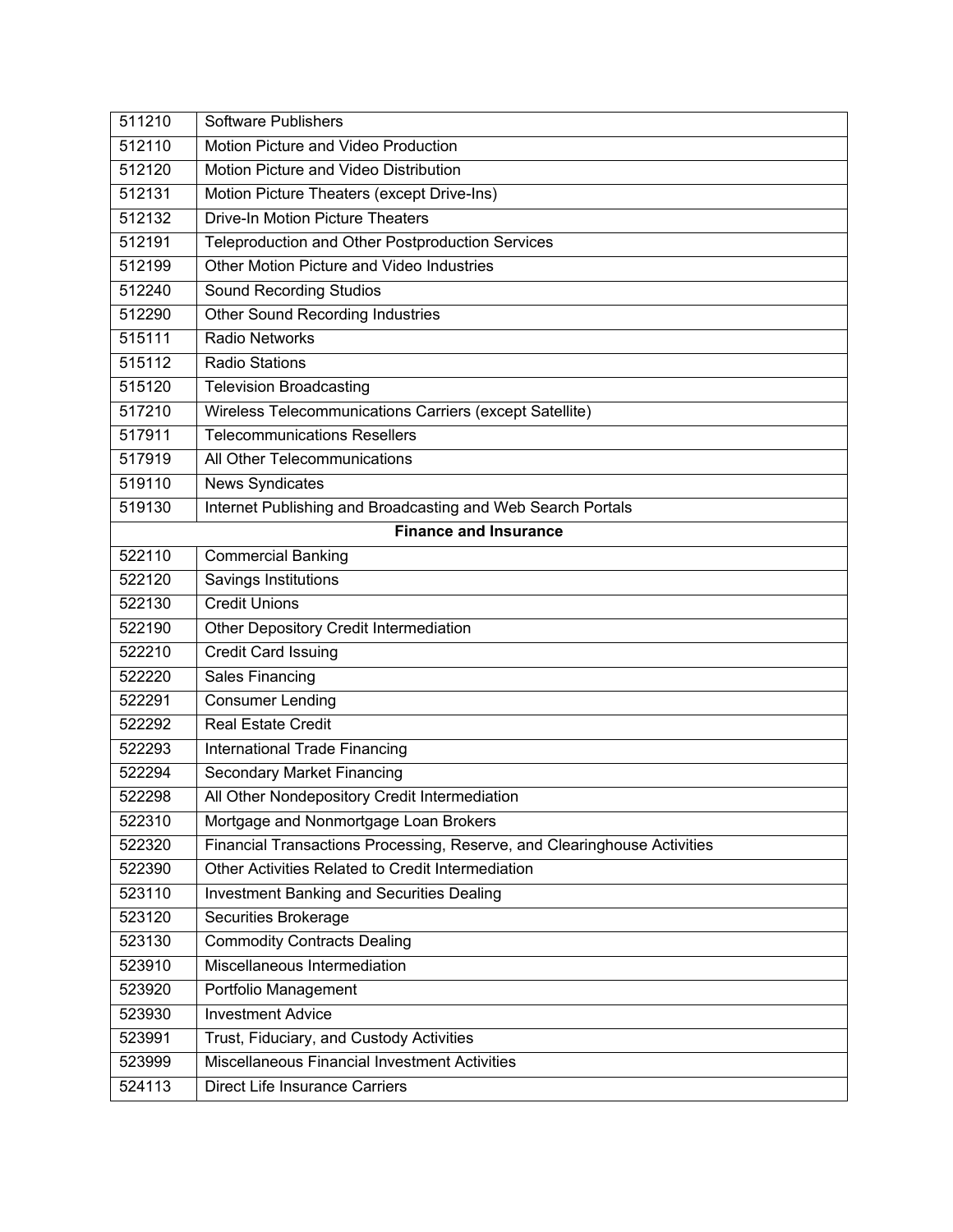| 524114 | Direct Health and Medical Insurance Carriers                                  |
|--------|-------------------------------------------------------------------------------|
| 524126 | Direct Property and Casualty Insurance Carriers                               |
| 524127 | <b>Direct Title Insurance Carriers</b>                                        |
| 524128 | Other Direct Insurance (except Life, Health, and Medical) Carriers            |
| 524130 | <b>Reinsurance Carriers</b>                                                   |
| 524210 | Insurance Agencies and Brokerages                                             |
| 524291 | <b>Claims Adjusting</b>                                                       |
| 524292 | Third Party Administration of Insurance and Pension Funds                     |
| 524298 | All Other Insurance Related Activities                                        |
|        | <b>Real Estate and Rental and Leasing</b>                                     |
| 531210 | Offices of Real Estate Agents and Brokers                                     |
| 531320 | Offices of Real Estate Appraisers                                             |
| 531390 | Other Activities Related to Real Estate                                       |
| 532411 | Commercial Air, Rail, and Water Transportation Equipment Rental and Leasing   |
| 532412 | Construction, Mining, and Forestry Machinery and Equipment Rental and Leasing |
| 532420 | Office Machinery and Equipment Rental and Leasing                             |
| 532490 | Other Commercial and Industrial Machinery and Equipment Rental and Leasing    |
|        | <b>Professional, Scientific, and Technical Services</b>                       |
| 541110 | Offices of Lawyers                                                            |
| 541120 | <b>Offices of Notaries</b>                                                    |
| 541191 | <b>Title Abstract and Settlement Offices</b>                                  |
| 541199 | All Other Legal Services                                                      |
| 541211 | <b>Offices of Certified Public Accountants</b>                                |
| 541213 | <b>Tax Preparation Services</b>                                               |
| 541214 | <b>Payroll Services</b>                                                       |
| 541219 | <b>Other Accounting Services</b>                                              |
| 541310 | <b>Architectural Services</b>                                                 |
| 541320 | Landscape Architectural Services                                              |
| 541330 | <b>Engineering Services</b>                                                   |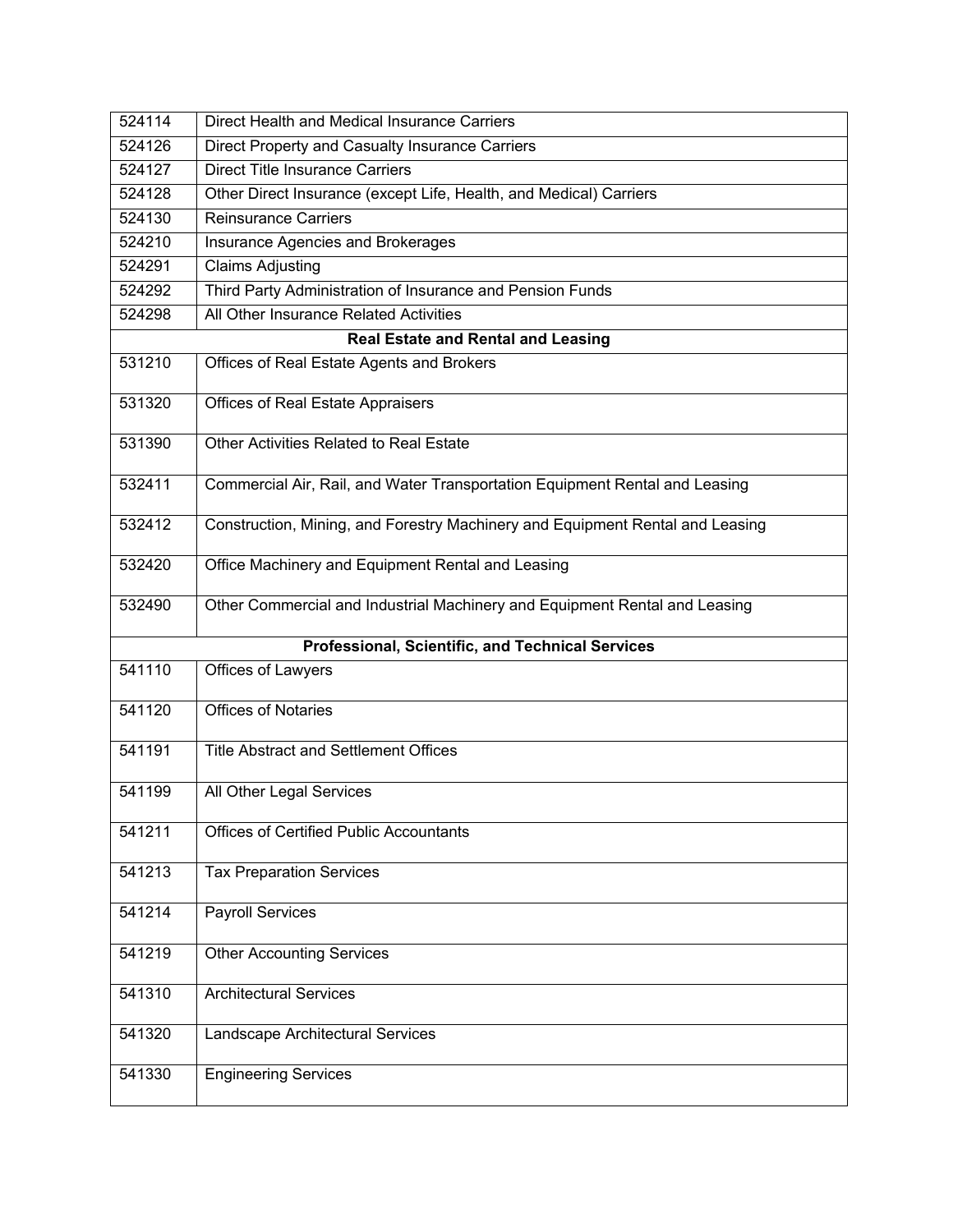| 541350 | <b>Building Inspection Services</b>                                                                |
|--------|----------------------------------------------------------------------------------------------------|
| 541360 | Geophysical Surveying and Mapping Services                                                         |
| 541370 | Surveying and Mapping (except Geophysical) Services                                                |
| 541380 | <b>Testing Laboratories</b>                                                                        |
| 541410 | <b>Interior Design Services</b>                                                                    |
| 541420 | <b>Industrial Design Services</b>                                                                  |
| 541430 | <b>Graphic Design Services</b>                                                                     |
| 541490 | <b>Other Specialized Design Services</b>                                                           |
| 541511 | <b>Custom Computer Programming Services</b>                                                        |
| 541512 | <b>Computer Systems Design Services</b>                                                            |
| 541513 | <b>Computer Facilities Management Services</b>                                                     |
| 541519 | <b>Other Computer Related Services</b>                                                             |
| 541611 | Administrative Management and General Management Consulting Services                               |
| 541612 | <b>Human Resources Consulting Services</b>                                                         |
| 541613 | <b>Marketing Consulting Services</b>                                                               |
| 541614 | Process, Physical Distribution, and Logistics Consulting Services                                  |
| 541618 | <b>Other Management Consulting Services</b>                                                        |
| 541620 | <b>Environmental Consulting Services</b>                                                           |
| 541690 | Other Scientific and Technical Consulting Services                                                 |
| 541711 | Research and Development in Biotechnology                                                          |
| 541712 | Research and Development in the Physical, Engineering, and Life Sciences (except<br>Biotechnology) |
| 541720 | Research and Development in the Social Sciences and Humanities                                     |
| 541810 | <b>Advertising Agencies</b>                                                                        |
| 541820 | <b>Public Relations Agencies</b>                                                                   |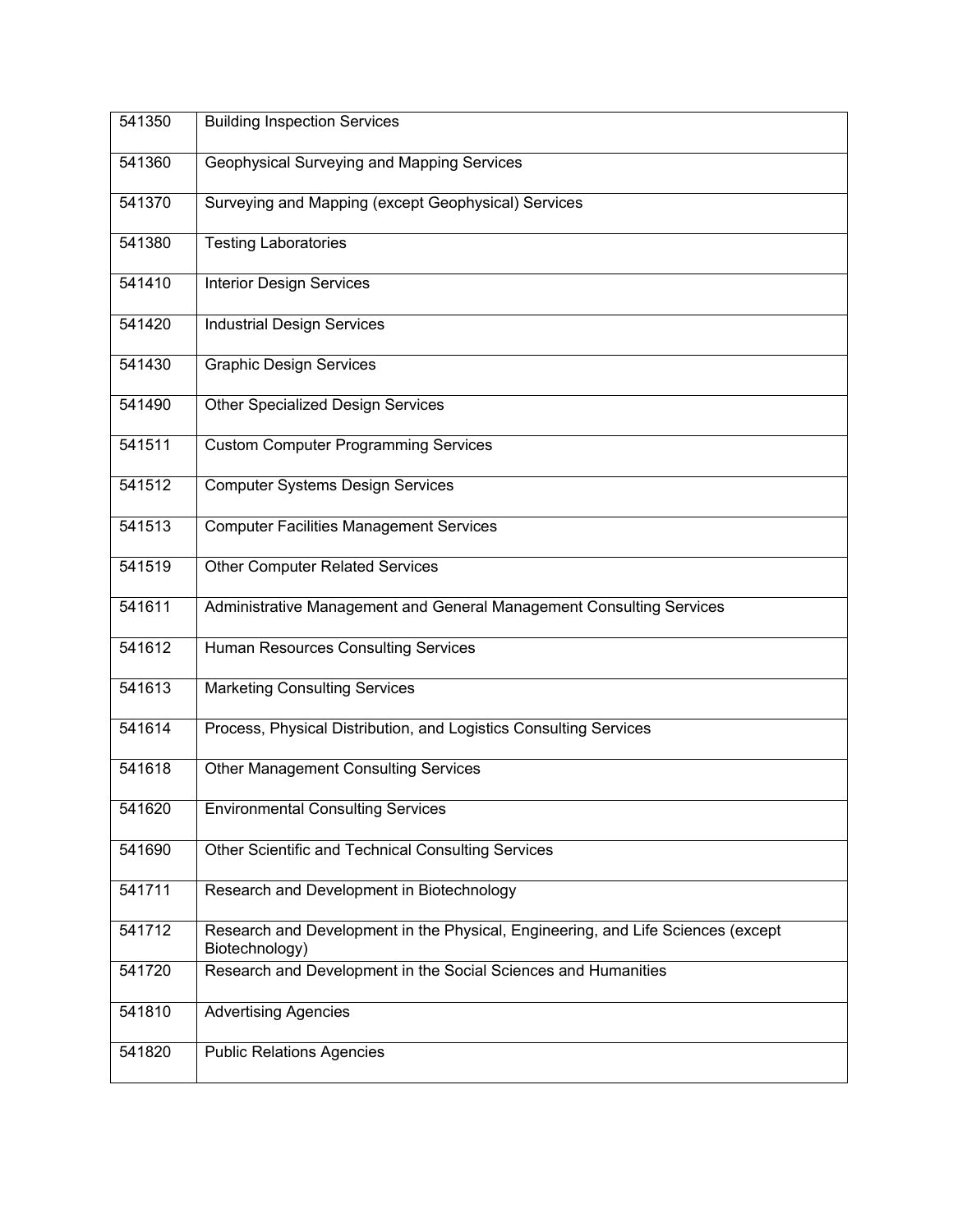| 541830                                                                   | <b>Media Buying Agencies</b>                          |
|--------------------------------------------------------------------------|-------------------------------------------------------|
| 541840                                                                   | Media Representatives                                 |
|                                                                          |                                                       |
| 541850                                                                   | <b>Outdoor Advertising</b>                            |
| 541860                                                                   | <b>Direct Mail Advertising</b>                        |
| 541870                                                                   | <b>Advertising Material Distribution Services</b>     |
| 541890                                                                   | Other Services Related to Advertising                 |
| 541910                                                                   | Marketing Research and Public Opinion Polling         |
| 541921                                                                   | Photography Studios, Portrait                         |
| 541922                                                                   | <b>Commercial Photography</b>                         |
|                                                                          | <b>Management of Companies and Enterprises</b>        |
| 551111                                                                   | <b>Offices of Bank Holding Companies</b>              |
| 551112                                                                   | Offices of Other Holding Companies                    |
| 551114                                                                   | Corporate, Subsidiary, and Regional Managing Offices  |
| Administrative and Support and Waste Management and Remediation Services |                                                       |
| 561110                                                                   | <b>Office Administrative Services</b>                 |
| 561311                                                                   | <b>Employment Placement Agencies</b>                  |
| 561312                                                                   | <b>Executive Search Services</b>                      |
| 561320                                                                   | <b>Temporary Help Services</b>                        |
| 561330                                                                   | <b>Professional Employer Organizations</b>            |
| 561410                                                                   | <b>Document Preparation Services</b>                  |
| 561421                                                                   | <b>Telephone Answering Services</b>                   |
| 561422                                                                   | Telemarketing Bureaus and Other Contact Centers       |
| 561431                                                                   | <b>Private Mail Centers</b>                           |
| 561439                                                                   | Other Business Service Centers (including Copy Shops) |
| 561440                                                                   | <b>Collection Agencies</b>                            |
| 561491                                                                   | <b>Repossession Services</b>                          |
| 561492                                                                   | Court Reporting and Stenotype Services                |
| 561499                                                                   | All Other Business Support Services                   |
| 561510                                                                   | <b>Travel Agencies</b>                                |
| 561520                                                                   | <b>Tour Operators</b>                                 |
| 561591                                                                   |                                                       |
|                                                                          | <b>Convention and Visitors Bureaus</b>                |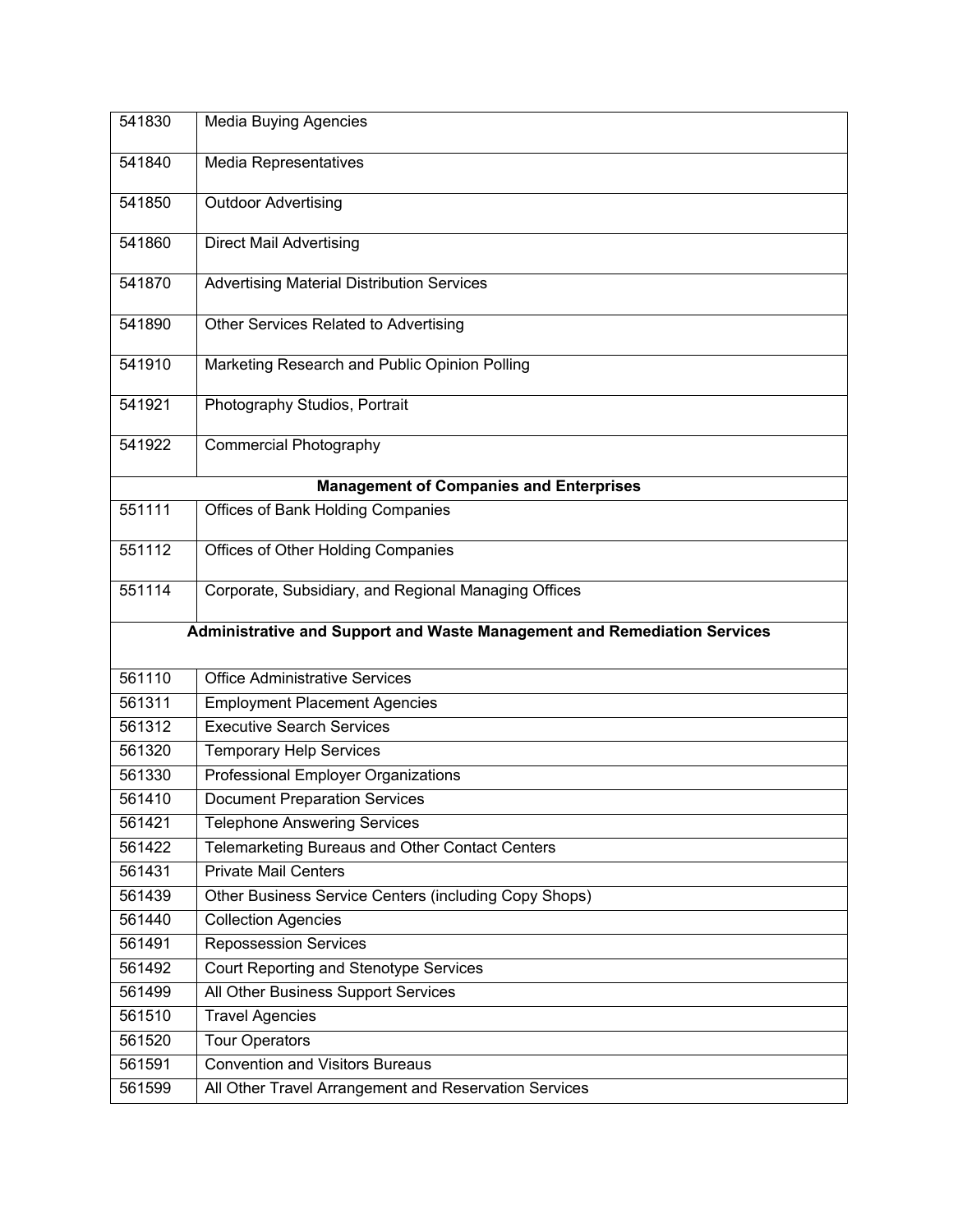| 561611                                   | <b>Investigation Services</b>                              |
|------------------------------------------|------------------------------------------------------------|
| 561612                                   | <b>Security Guards and Patrol Services</b>                 |
| 561621                                   | Security Systems Services (except Locksmiths)              |
| 561622                                   | Locksmiths                                                 |
| 561910                                   | Packaging and Labeling Services                            |
| 561920                                   | Convention and Trade Show Organizers                       |
| 561990                                   | All Other Support Services                                 |
| 562213                                   | Solid Waste Combustors and Incinerators                    |
| 562910                                   | <b>Remediation Services</b>                                |
|                                          | <b>Educational Services</b>                                |
| 611110                                   | <b>Elementary and Secondary Schools</b>                    |
| 611210                                   | Junior Colleges                                            |
| 611310                                   | Colleges, Universities, and Professional Schools           |
| 611410                                   | <b>Business and Secretarial Schools</b>                    |
| 611430                                   | Professional and Management Development Training           |
| 611511                                   | <b>Cosmetology and Barber Schools</b>                      |
| 611512                                   | <b>Flight Training</b>                                     |
| 611513                                   | Apprenticeship Training                                    |
| 611519                                   | <b>Other Technical and Trade Schools</b>                   |
| 611610                                   | Fine Arts Schools                                          |
| 611691                                   | Exam Preparation and Tutoring                              |
| 611692                                   | Automobile Driving Schools                                 |
| 611699                                   | All Other Miscellaneous Schools and Instruction            |
| 611710                                   | <b>Educational Support Services</b>                        |
| <b>Health Care and Social Assistance</b> |                                                            |
| 621112                                   | Offices of Physicians, Mental Health Specialists           |
| 621310                                   | Offices of Chiropractors                                   |
| 621320                                   | <b>Offices of Optometrists</b>                             |
| 621330                                   | Offices of Mental Health Practitioners (except Physicians) |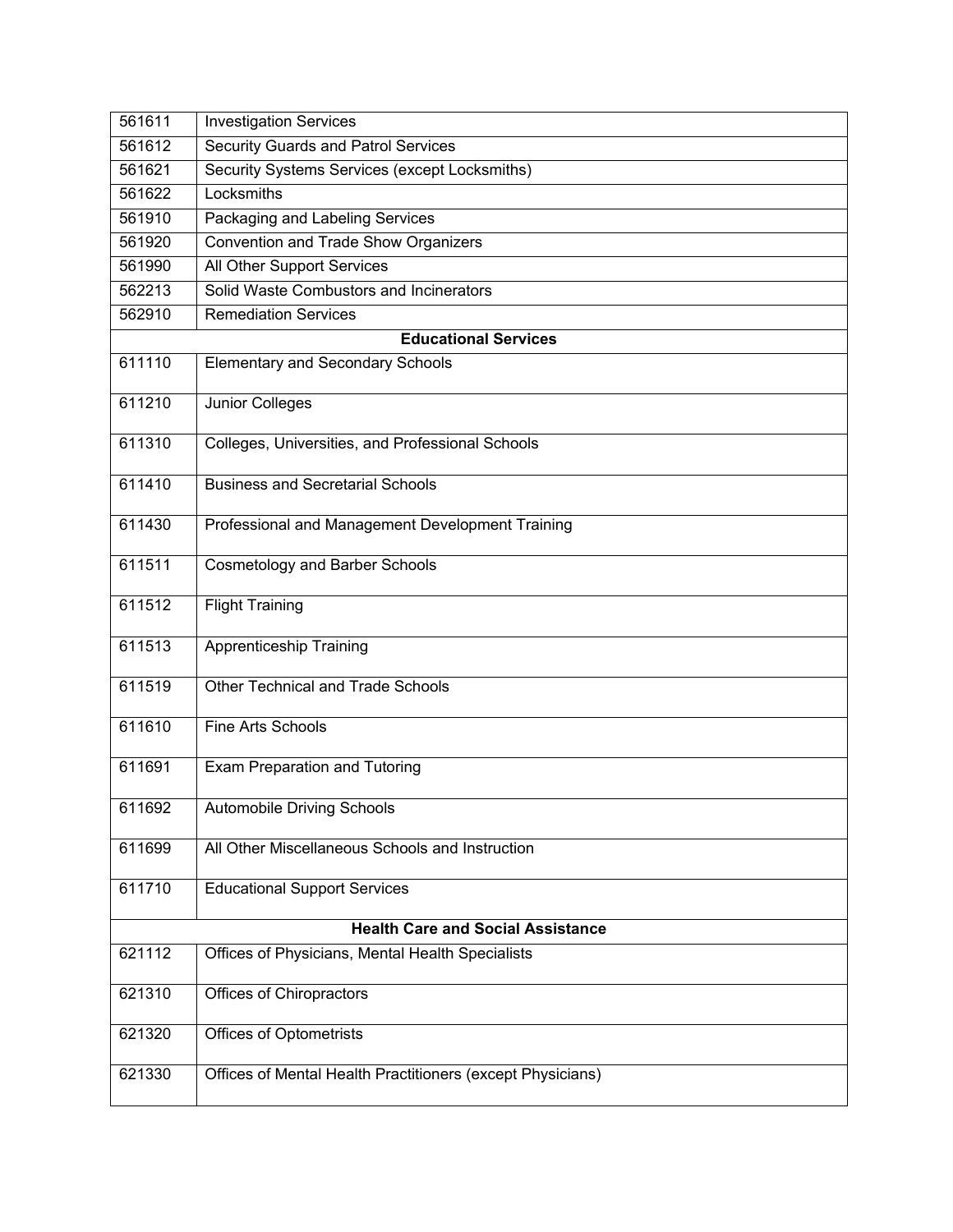| 621340                                 | Offices of Physical, Occupational and Speech Therapists, and Audiologists         |  |
|----------------------------------------|-----------------------------------------------------------------------------------|--|
| 621391                                 | <b>Offices of Podiatrists</b>                                                     |  |
| 621399                                 | Offices of All Other Miscellaneous Health Practitioners                           |  |
| 621410                                 | <b>Family Planning Centers</b>                                                    |  |
| 621420                                 | Outpatient Mental Health and Substance Abuse Centers                              |  |
| 621491                                 | <b>HMO Medical Centers</b>                                                        |  |
| 621492                                 | <b>Kidney Dialysis Centers</b>                                                    |  |
| 621493                                 | Freestanding Ambulatory Surgical and Emergency Centers                            |  |
| 621498                                 | All Other Outpatient Care Centers                                                 |  |
| 621511                                 | <b>Medical Laboratories</b>                                                       |  |
| 621512                                 | <b>Diagnostic Imaging Centers</b>                                                 |  |
| 621610                                 | Home Health Care Services                                                         |  |
| 624110                                 | <b>Child and Youth Services</b>                                                   |  |
| 624190                                 | Other Individual and Family Services                                              |  |
| 624230                                 | <b>Emergency and Other Relief Services</b>                                        |  |
| 624410                                 | <b>Child Day Care Services</b>                                                    |  |
| Arts, Entertainment and Recreation     |                                                                                   |  |
| 711410                                 | Agents and Managers for Artists, Athletes, Entertainers, and Other Public Figures |  |
| 713940                                 | <b>Fitness and Recreational Sports Centers</b>                                    |  |
| 713950                                 | <b>Bowling Centers</b>                                                            |  |
| <b>Accommodation and Food Services</b> |                                                                                   |  |
| 721211                                 | RV (Recreational Vehicle) Parks and Campgrounds                                   |  |
| 721214                                 | Recreational and Vacation Camps (except Campgrounds)                              |  |
| 722410                                 | Drinking Places (Alcoholic Beverages)                                             |  |
| 722511                                 | <b>Full-Service Restaurants</b>                                                   |  |
| 722513                                 | Limited-Service Restaurants                                                       |  |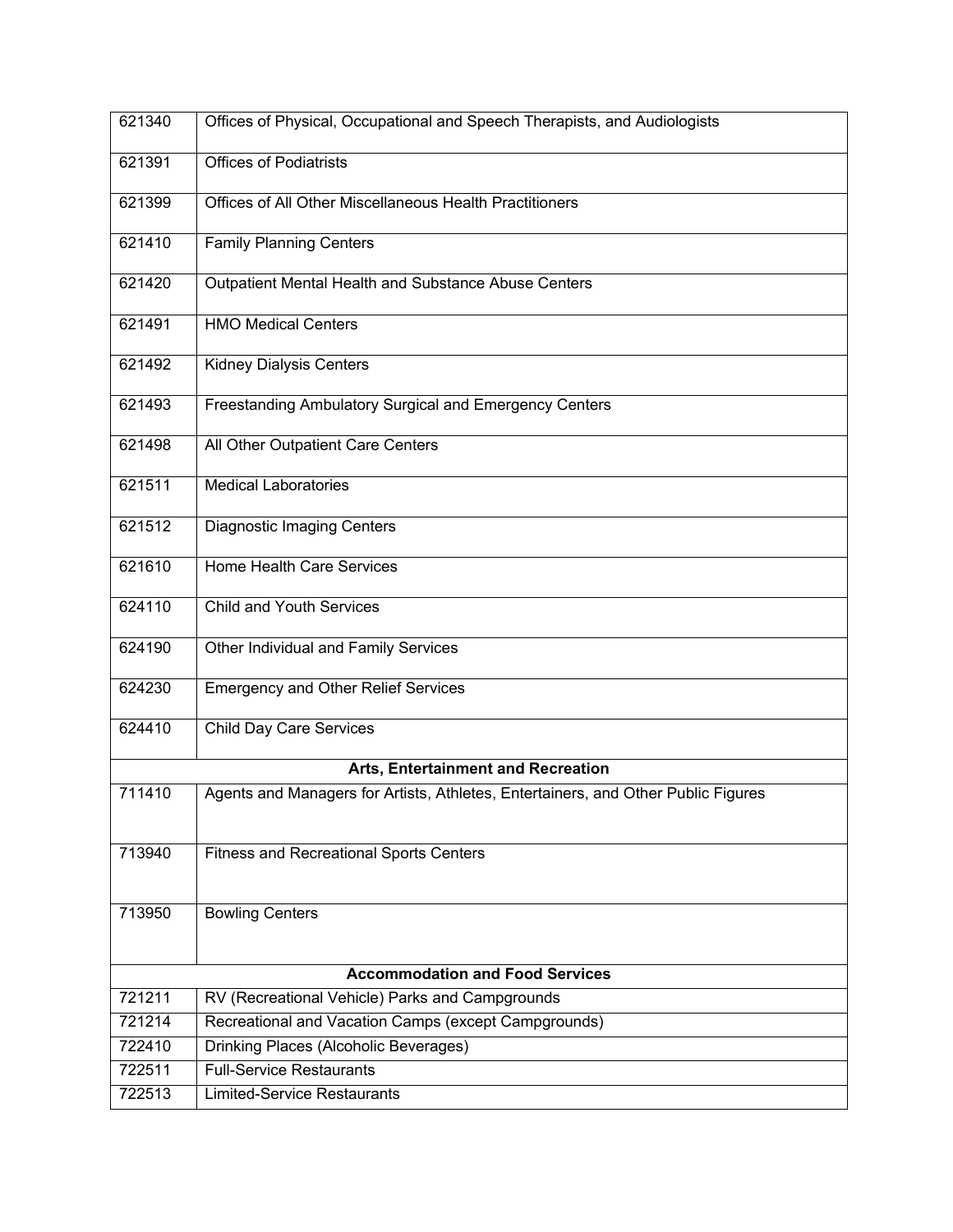| 722515                | Snack and Nonalcoholic Beverage Bars                              |  |
|-----------------------|-------------------------------------------------------------------|--|
| <b>Other Services</b> |                                                                   |  |
| 811111                | General Automotive Repair                                         |  |
| 811112                | Automotive Exhaust System Repair                                  |  |
| 811113                | Automotive Transmission Repair                                    |  |
| 811118                | Other Automotive Mechanical and Electrical Repair and Maintenance |  |
| 811121                | Automotive Body, Paint, and Interior Repair and Maintenance       |  |
| 811122                | Automotive Glass Replacement Shops                                |  |
| 811191                | Automotive Oil Change and Lubrication Shops                       |  |
| 811192                | <b>Car Washes</b>                                                 |  |
| 811198                | All Other Automotive Repair and Maintenance                       |  |
| 811211                | <b>Consumer Electronics Repair and Maintenance</b>                |  |
| 811212                | Computer and Office Machine Repair and Maintenance                |  |
| 811213                | Communication Equipment Repair and Maintenance                    |  |
| 811219                | Other Electronic and Precision Equipment Repair and Maintenance   |  |
| 811411                | Home and Garden Equipment Repair and Maintenance                  |  |
| 811412                | Appliance Repair and Maintenance                                  |  |
| 811420                | Reupholstery and Furniture Repair                                 |  |
| 811430                | Footwear and Leather Goods Repair                                 |  |
| 811490                | Other Personal and Household Goods Repair and Maintenance         |  |
| 812111                | <b>Barber Shops</b>                                               |  |
| 812112                | <b>Beauty Salons</b>                                              |  |
| 812113                | <b>Nail Salons</b>                                                |  |
| 812191                | Diet and Weight Reducing Centers                                  |  |
| 812199                | <b>Other Personal Care Services</b>                               |  |